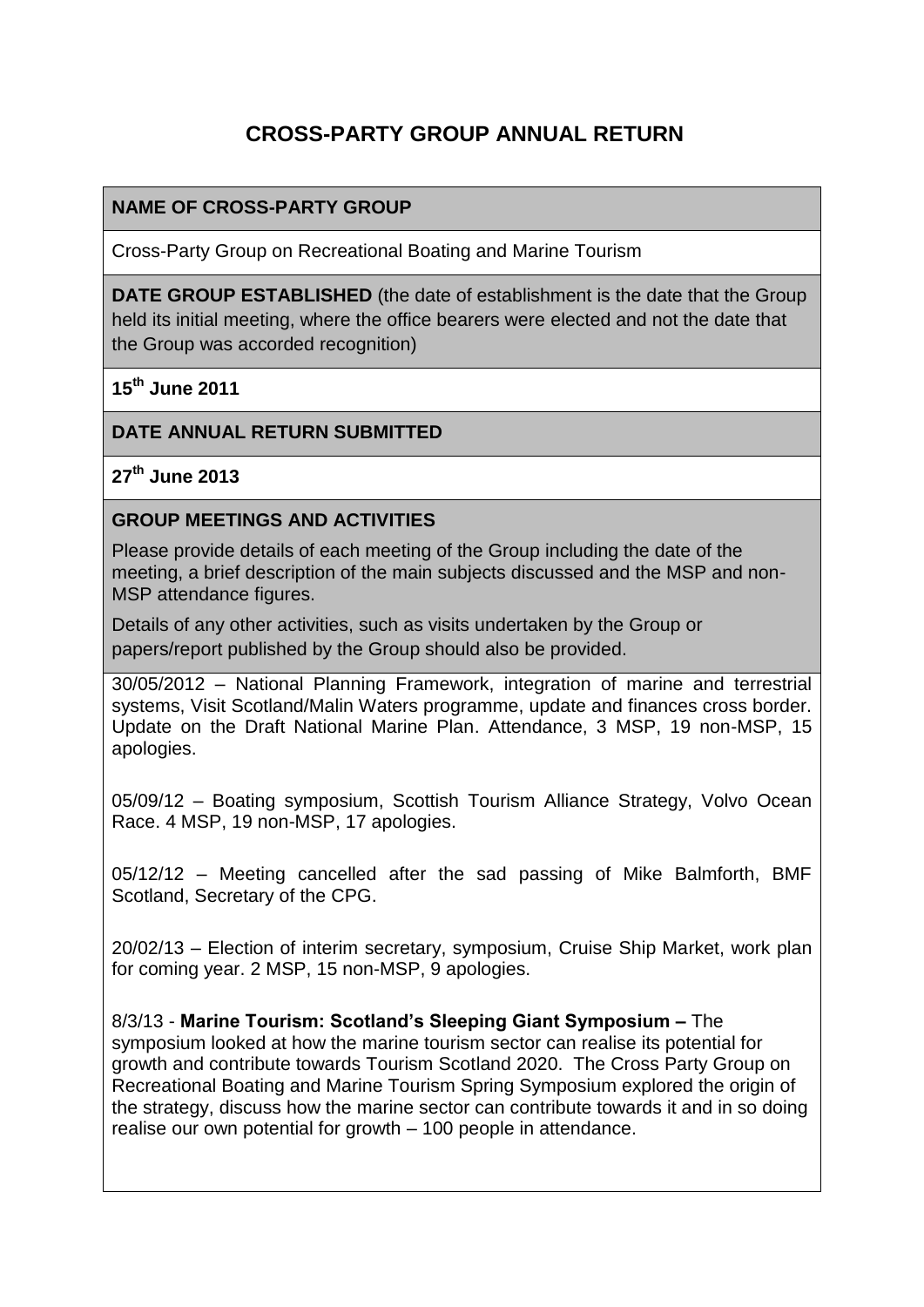29/05/13 – AGM, election of secretary, Scotland Food and Drink, offshore renewables, marine protected areas and national marine plan consultations.

## **MSP MEMBERS OF THE GROUP**

Please provide names of all MSP members of the Group. Note that only names need to be provided, no party designation or other information is required.

Aileen McLeod MSP

Jamie McGrigor MSP

John Scott MSP

Margaret Mitchell MSP

Stuart McMillan MSP

Mike McKenzie MSP

Jackie Baillie MSP

Kenneth Gibson MSP

Annabelle Ewing MSP

Fiona McLeod MSP

#### **NON-MSP MEMBERS OF THE GROUP**

For organisational members please provide only the name of the organisation, it is not necessary to provide the name(s) of individuals who may represent the organisation at meetings of the Group.

| <b>Individuals</b> | lain Brown<br>John Crowther<br>Renata Edge<br><b>Tom Findlay</b><br><b>Hugh Henderson</b><br>E Liddle<br>Margaret MacGregor                                                                                                                                                                                                                                                                   |
|--------------------|-----------------------------------------------------------------------------------------------------------------------------------------------------------------------------------------------------------------------------------------------------------------------------------------------------------------------------------------------------------------------------------------------|
| Organisations      | <b>Argyll and Bute Council</b><br><b>British Marine Federation</b><br><b>British Marine Federation, Scotland</b><br><b>Clan Charters</b><br><b>Clyde Yacht Clubs Association</b><br><b>Clyde Yachts</b><br><b>Cruise Scotland</b><br><b>Crown Estate</b><br>Dal-Riata<br>Dialogue Marketing<br><b>Duisdale House Hotel</b><br>Dumfries and Galloway Council<br><b>Edinburgh Boat Charters</b> |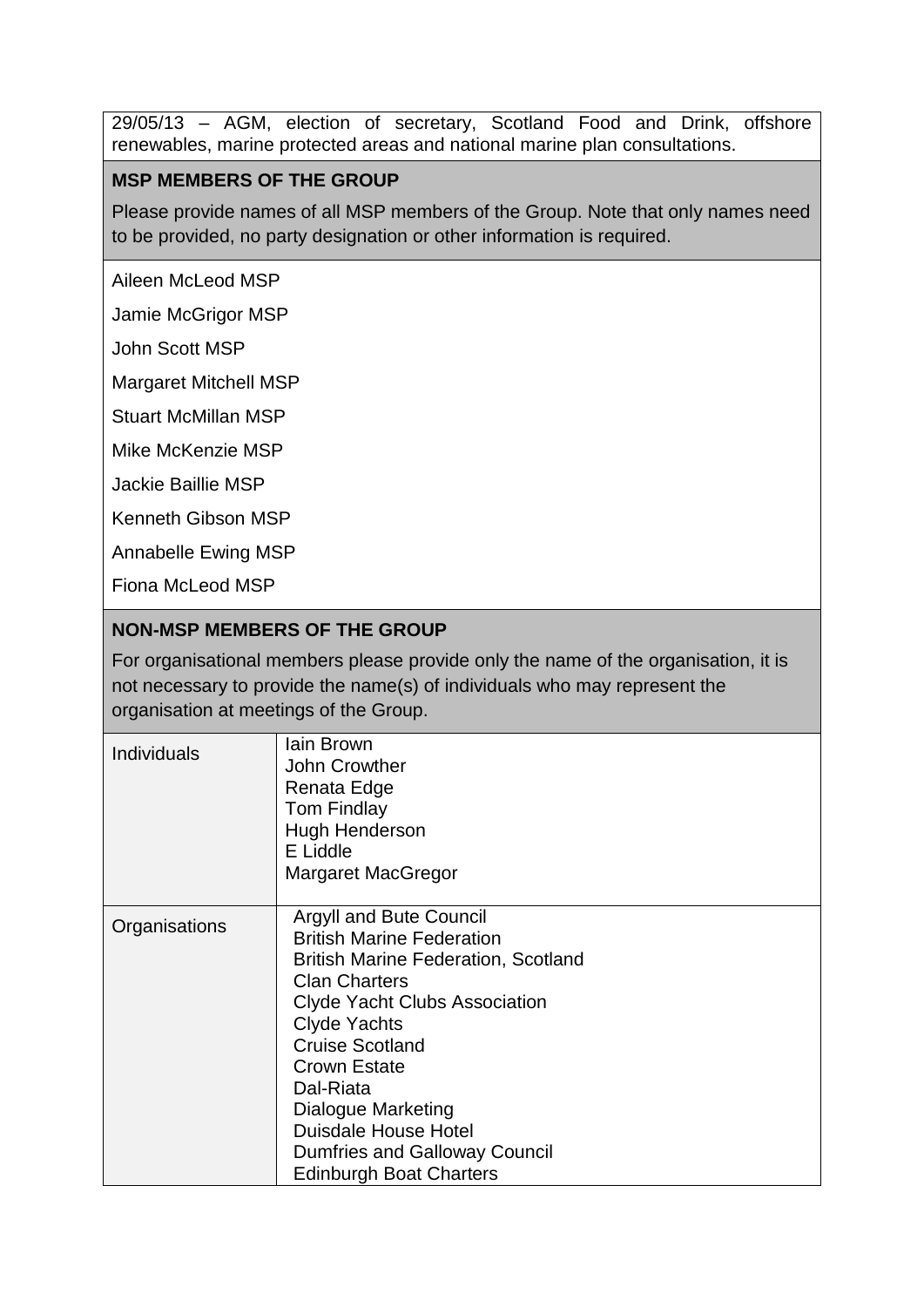| <b>Event Scotland</b>                            |
|--------------------------------------------------|
| <b>Euro Yachts</b>                               |
| <b>Firth Estuary Forum</b>                       |
| Firth of Clyde Forum                             |
| Forth and Clyde Canal Society                    |
| <b>Forth Yacht Clubs Association</b>             |
| Glenuig Inn                                      |
| <b>GTG Training</b>                              |
| <b>Highlands and Islands Enterprise</b>          |
| <b>Hapimag Resorts and Residences</b>            |
| <b>James Watt Dock</b>                           |
| Kip Marina                                       |
| <b>Marine Conservation Society</b>               |
| <b>Marine Scotland</b>                           |
| <b>Media Continental</b>                         |
| <b>Moray Council</b>                             |
| <b>Moray Firth Partnership</b>                   |
| Ocean Youth Trust                                |
| Pagoda PR                                        |
| Port Edgar Berth Holders Association             |
| Ramboll                                          |
| Riverside Inverclyde                             |
| <b>Royal Yachting Association Scotland</b>       |
| Sail Scotland                                    |
| Scotsail                                         |
| <b>Scottish Boating Alliance</b>                 |
| <b>Scottish Canals</b>                           |
| <b>Scottish Canoe Association</b>                |
| <b>Scottish Coastal Forum</b>                    |
| Scottish Council for Development and Industry    |
| <b>Scottish Enterprise</b>                       |
| <b>Scottish Environment LINK</b>                 |
| <b>Scottish Government</b>                       |
| <b>Scottish Rowing</b>                           |
| <b>Scottish Sea Angling Conservation Network</b> |
| <b>Scottish Tourism Forum</b>                    |
| <b>Seagull Trust</b>                             |
| South Ayrshire Council                           |
| <b>Stirling Council</b>                          |
| <b>Stornoway Port Authority</b>                  |
| The Majestic Line                                |
| <b>Tobermory Harbour Authority</b>               |
| <b>Troon Yacht Haven</b>                         |
| <b>Tui Underwater</b>                            |
| <b>Ullapool Harbour Authority</b>                |
| <b>Visit Scotland</b>                            |
| <b>Waverley Excursions</b>                       |
| West Highland Anchorages and Moorings            |
| Association                                      |
| <b>Wick Coastal Rowing Club</b>                  |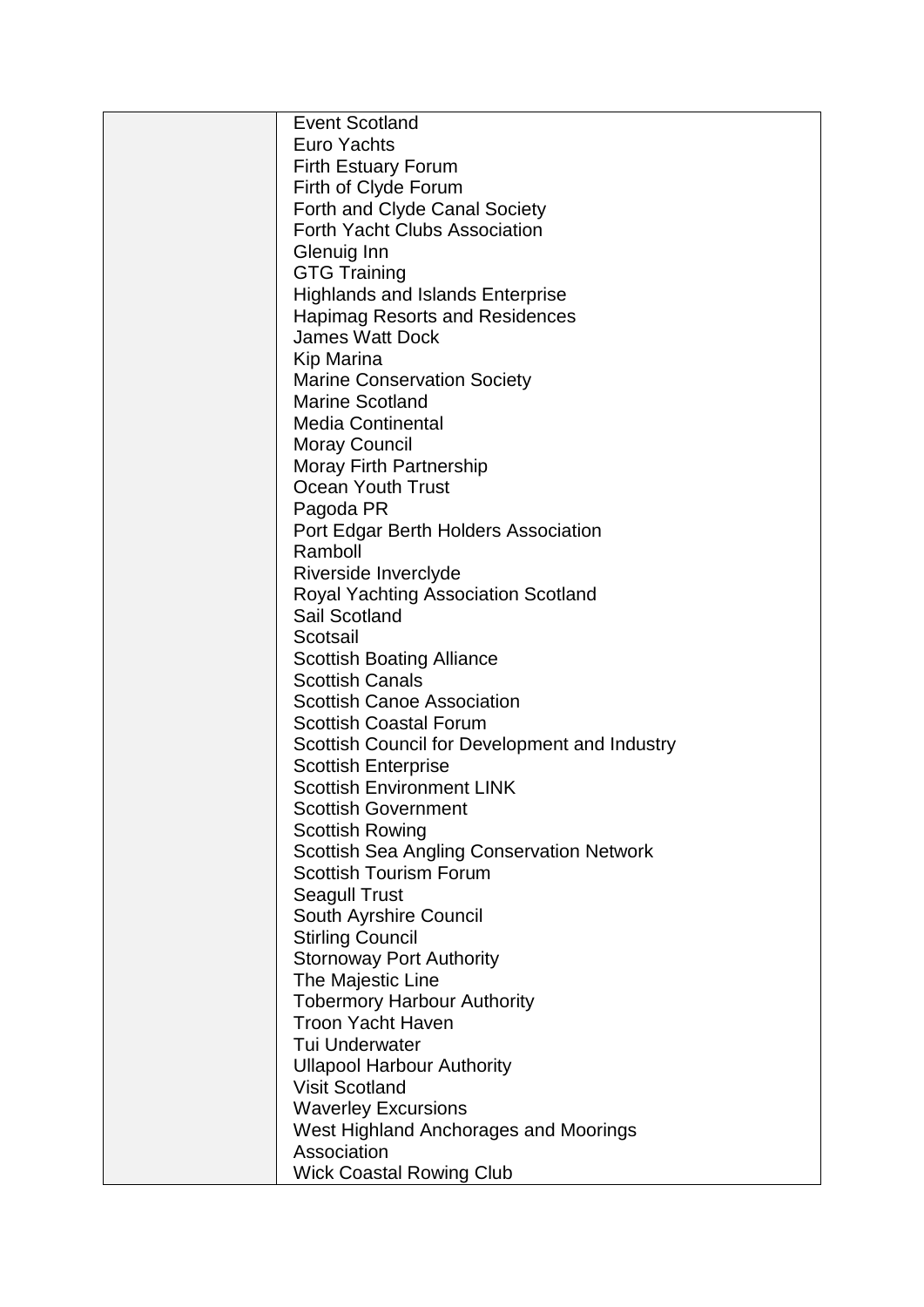## **GROUP OFFICE BEARERS**

Please provide names for all office bearers. The minimum requirement is that two of the office bearers are MSPs and one of these is Convener – beyond this it is a matter for the Group to decide upon the office bearers it wishes to have. It is permissible to have more than one individual elected to each office, for example, coconveners or multiple deputy conveners.

| Convener               | <b>Stuart McMillan MSP</b>                                                                                 |
|------------------------|------------------------------------------------------------------------------------------------------------|
| <b>Deputy Convener</b> | <b>Jackie Baillie MSP</b><br>Jamie McGregor MSP<br>Mike McKenzie MSP                                       |
| Secretary              | James Stuart – Chief Operating Officer, RYA Scotland<br>Sarah Brown, Project Manager, Firth of Clyde Forum |
| Treasurer              | Not applicable                                                                                             |

# **FINANCIAL BENEFITS OR OTHER BENEFITS RECEIVED BY THE GROUP**

Please provide details of any financial or material benefit(s) received from a single source in a calendar year which has a value, either singly or cumulatively, of more than £500. This includes donations, gifts, hospitality or visits and material assistance such as secretariat support.

Details of material support should include the name of the individual providing support, the value of this support over the year, an estimate of the time spent providing this support and the name of the organisation that this individual is employed by / affiliated to in providing this support.

Groups should provide details of the date on which the benefit was received, the value of the benefit and a brief description of the benefit.

| Royal Yachting Association Scotland Administration £1291 1.5 hours per week |                 |
|-----------------------------------------------------------------------------|-----------------|
|                                                                             | (Value in Kind) |
|                                                                             |                 |